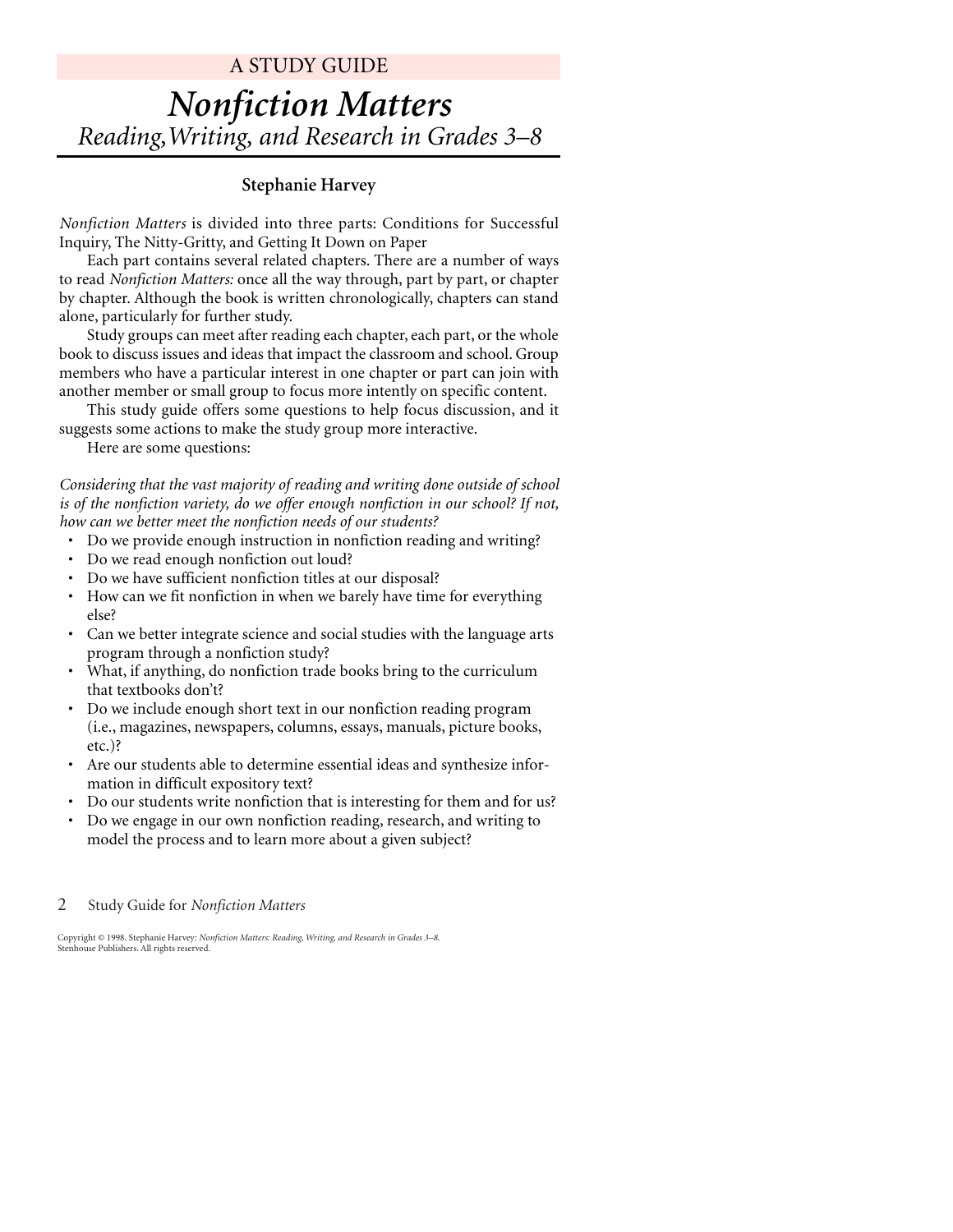*Can using more nonfiction in the classroom help engage students?*

- Are our students compelled by the work we do?
- Do they take learning seriously?
- Would they say they loved learning?
- Can we identify the passions or interests of each child in our class?
- Do we share our passions with the kids?
- Are all the students well served by the content or are we losing some to boredom and disinterest?
- Will learning be long lasting and meaningful if students are uninterested?

#### *What about inquiry as a foundation for learning?*

- What is inquiry-based learning?
- Have any of us had personal experience with the inquiry process?
- Do students in our classrooms groan when they hear the term research? If so, what can we do about that?
- Are questions valued in our classrooms?
- Do we model curiosity? How?

#### *What about district and state mandates?*

- Are there district or state standards that involve reading and/or writing nonfiction? Are we currently meeting those standards?
- Are there district or state mandated reading and writing tests that measure nonfiction reading and writing? How are our students doing on those?

Last and most important: *what are we trying to achieve in our* Nonfiction Matters *study group?*

## *Chapter Descriptions and Study Group Actions*

### **Chapter 1 From Passion to Presentation**

Chapter 1 provides a road map to *Nonfiction Matters,* including a description of the nonfiction inquiry process from start to finish. It lays out a primary theme of the book: the purpose of education is to enhance understanding. With this in mind Stephanie outlines some ideas in "Thoughts to Guide Our Practice" on pages 6 and 7.

#### *Action*

• Start a discussion that might address the following: Are we focused on helping kids understand what they learn in this school? How do we do that? Do teachers here model the process and the product at every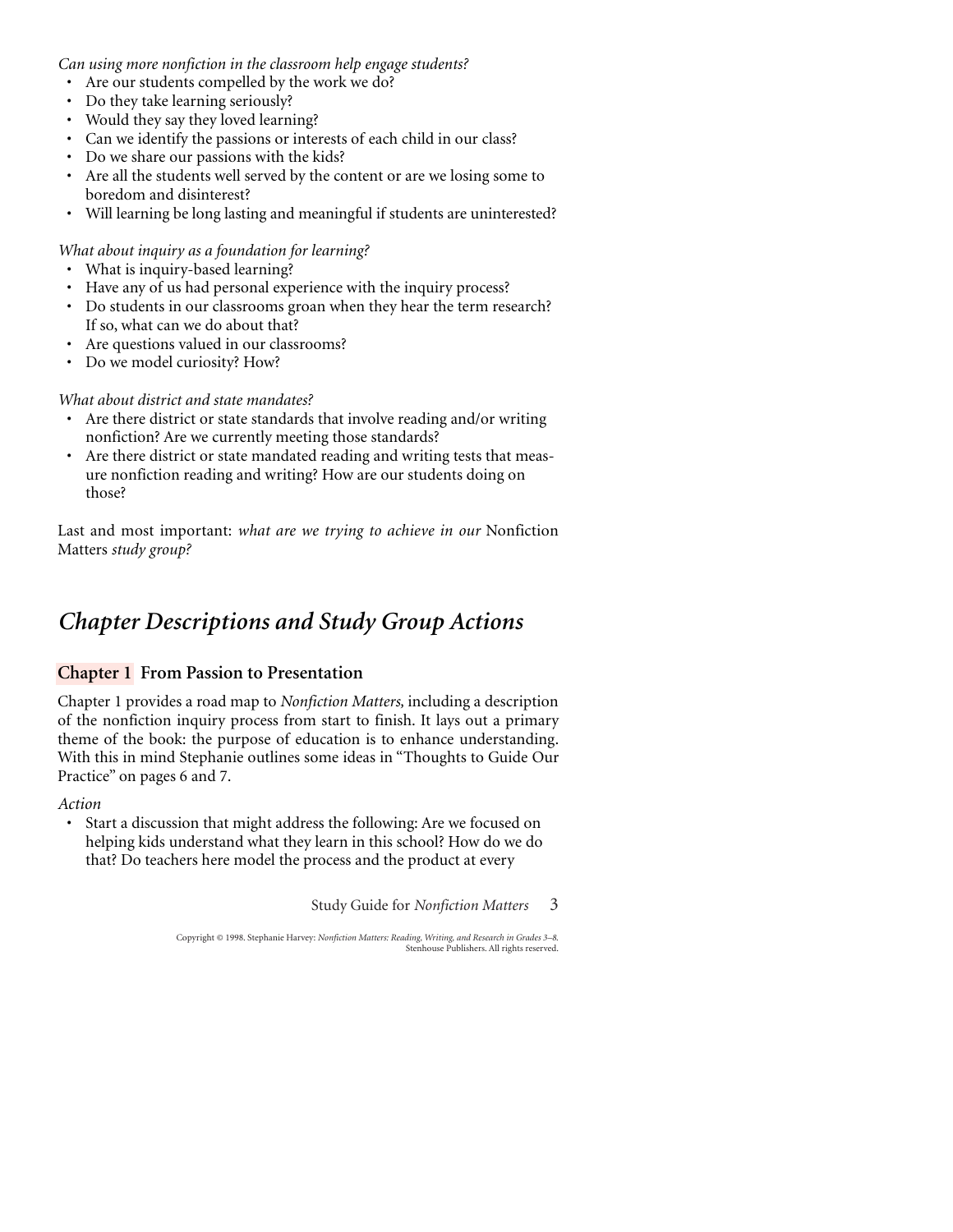step? What is currently in place to encourage inquiry-based learning? What would prohibit it?

### **Chapter 2 Honoring Passion**

Passion is contagious. In Chapter 2, Stephanie makes a case for building community by honoring student passion and providing opportunities for kids to increase their expertise in an area of special interest. An important inquiry tool, the nonfiction notebook or *wonder book,* is introduced here, as well as the concept of curatorial collections.

*Actions*

- Write about your passions in your nonfiction notebook and share them with other participants just as kids are asked to.
- Become curators of your own collections and share them with other participants. These collections offer a practical way to jump-start free, focused, nonfiction writing and curatorial collecting to share with students.

### **Chapter 3 Questions that Compel**

Questions are at the heart of the inquiry process. Chapter 3 emphasizes the importance of nurturing wonder by honoring kids' questions and modeling sincere questions. The best questions come from subjects we have some knowledge of.

#### *Actions*

- Record compelling questions in your notebook and explore some of those questions through writing.
- Research the answers to your questions and share the content and the process.
- Brainstorm ways to promote questioning in your classrooms.
- Generate lists of question games and question books to add to classroom resources.

### **Chapter 4 Topics that Resonate: Let the Writer Choose**

Students can be encouraged to choose their own topics. A student may select a topic out of the blue or work with an umbrella topic. Selecting from an array of topics under a content area umbrella can satisfy the teacher's need to have the student explore a topic and the writer's need to choose a topic of interest.

#### *Actions*

- Choose a topic you've been exploring in your wonder book and delve deeper.
- 4 Study Guide for *Nonfiction Matters*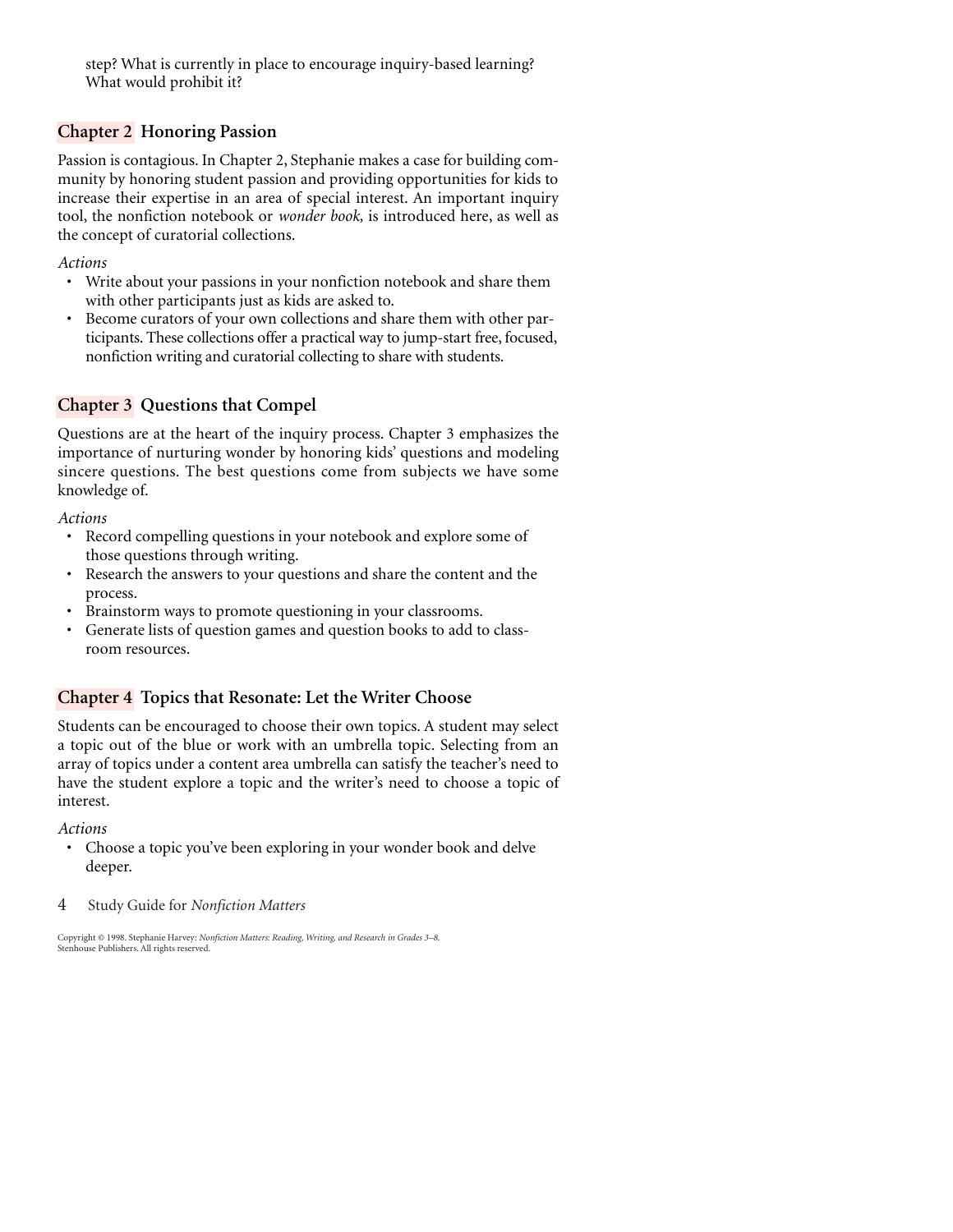• List some topics from your curriculum that you would be interested in exploring further and begin to research them.

### **Chapter 5 Authentic Resources**

Chapter 5 lists real-world resources and tools that help support students in nonfiction inquiry. It includes some direction in funding these items.

*Actions*

- Brainstorm additional ideas on how to procure resources for inquirybased classrooms.
- Invite a professional grant writer to come in and provide some guidance in grant writing.
- Generate a list of known funders.
- Have a study group or a subgroup investigate grant possibilities and try writing one.

### **Chapter 6 Showing Kids How**

For far too long teachers have been telling students what to do without showing them how. Chapter 6 explains the virtues of teacher modeling, mentors and experts, and kids learning from each other and from the authors they read. In Chapter 6, you'll want to note Stephanie's explanation of the gradual release of responsibility (page 52) that provides a foundation for the preponderance of instruction in the book.

#### *Actions*

- Check out and add to the Web sites that promote mentorships.
- Generate lists of specialists and experts in the school and community.
- Collect stories of role models who read, write, and value education to share with their students.

### **Chapter 7 Reading Nonfiction: Learning and Understanding**

Nonfiction reading is reading to learn, and reading can change thinking. Chapter 7 focuses on a variety of comprehension strategies that help nonfiction readers make meaning and gain information from text. Note the use of Post-its and marginal notes to monitor comprehension when reading and the support list for struggling readers.

*Actions*

• Select a variety of nonfiction articles from different sources—magazines, text books, newspapers, trade books, essays, etc.—and keep track of your thinking while reading by coding in the margins and marking the text. When you finish, you can share your reading process with the group.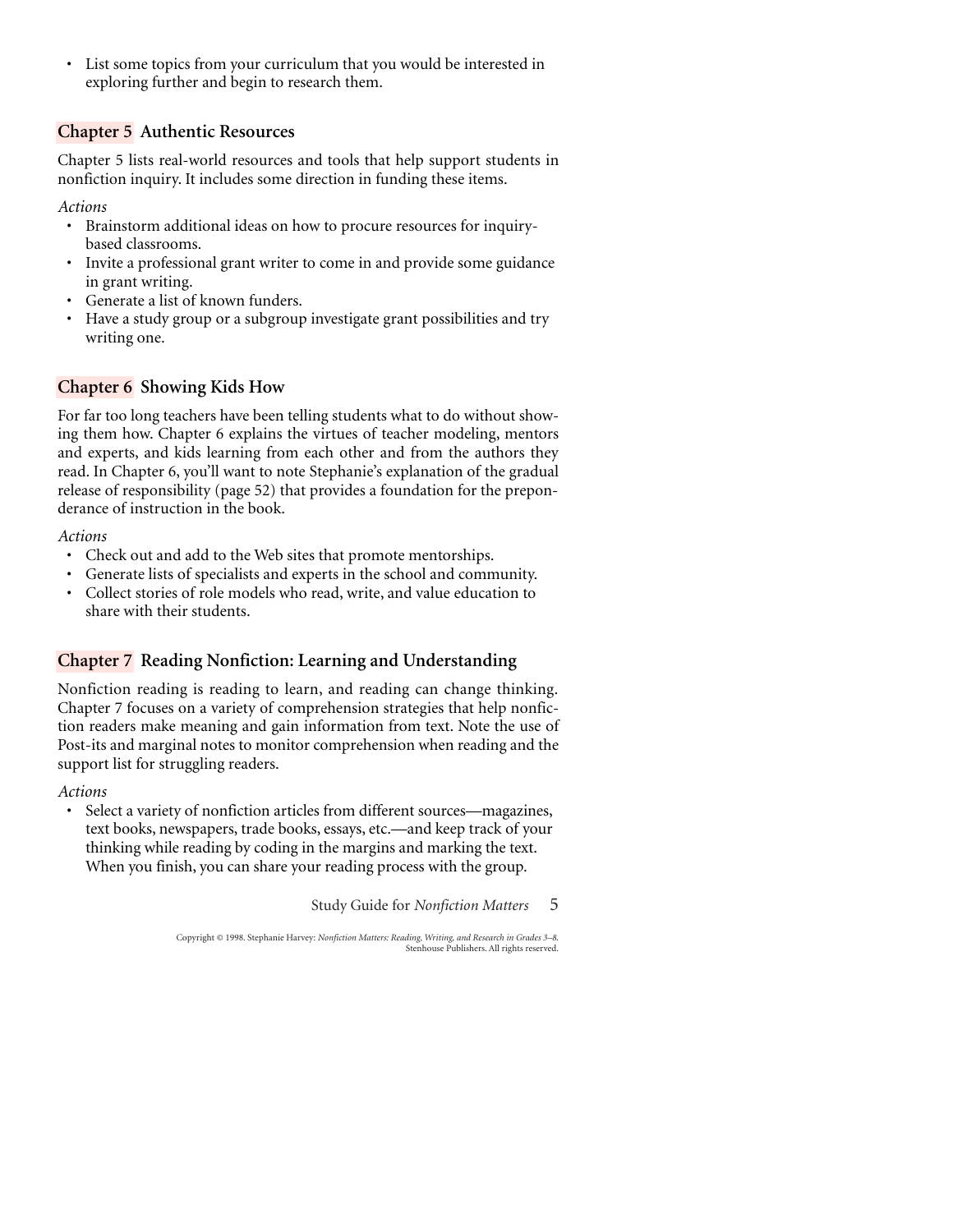- Add to the nonfiction bibliographies at the back of the book.
- Create a nonfiction reading time line marking your personal history with nonfiction reading. You may remember some powerful nonfiction reading experiences to convey to your students.

### **Chapter 8 Zeroing In: Observation and Secondary Research**

Chapter 8 stresses the need for researchers to be good observers and to engage in authentic research. Authentic research provides answers to real questions that the researcher does not know the answer to. Nonfiction research projects provide a natural opportunity for teachers and librarians to collaborate in the best interest of students. You'll also want to note Stephanie's list of challenges to Internet research (page 102).

#### *Actions*

- Think about authentic research and discuss your own experiences with research so you can share these anecdotes with your students.
- Engage in a discussion of how librarians and teachers might best collaborate on teaching and learning in a nonfiction inquiry project.

### **Chapter 9 Primary Research: Going Directly to the Source**

Chapter 9 describes a variety of methods for collecting primary source information. We remember primary information. It breathes life into the nonfiction inquiry project and kids love it!

#### *Actions*

- Choose a partner and interview that person about their passion. You may learn more than you could imagine about a colleague, as Stephanie did in her interview with Mary (page 109). Ask another group member to script the interview that you can copy later to distribute with your class as a teaching tool.
- Check out the Bellingham, Washington, virtual museum Web site (see page 122). It is amazing!

### **Chapter 10 Organizing Thinking: There's No One Way**

Organizing and recording thinking is the glue that holds the research process together. But there are as many organizational styles and strategies as there are people who need to organize. Chapter 10 describes a slew of strategies. You'll want to note Stephanie's discussion on page 136 of adding a third column for response to two-column note forms.

#### *Actions*

- Think about your own organizational styles, identify your personal preference, and consider why they work for you.
- 6 Study Guide for *Nonfiction Matters*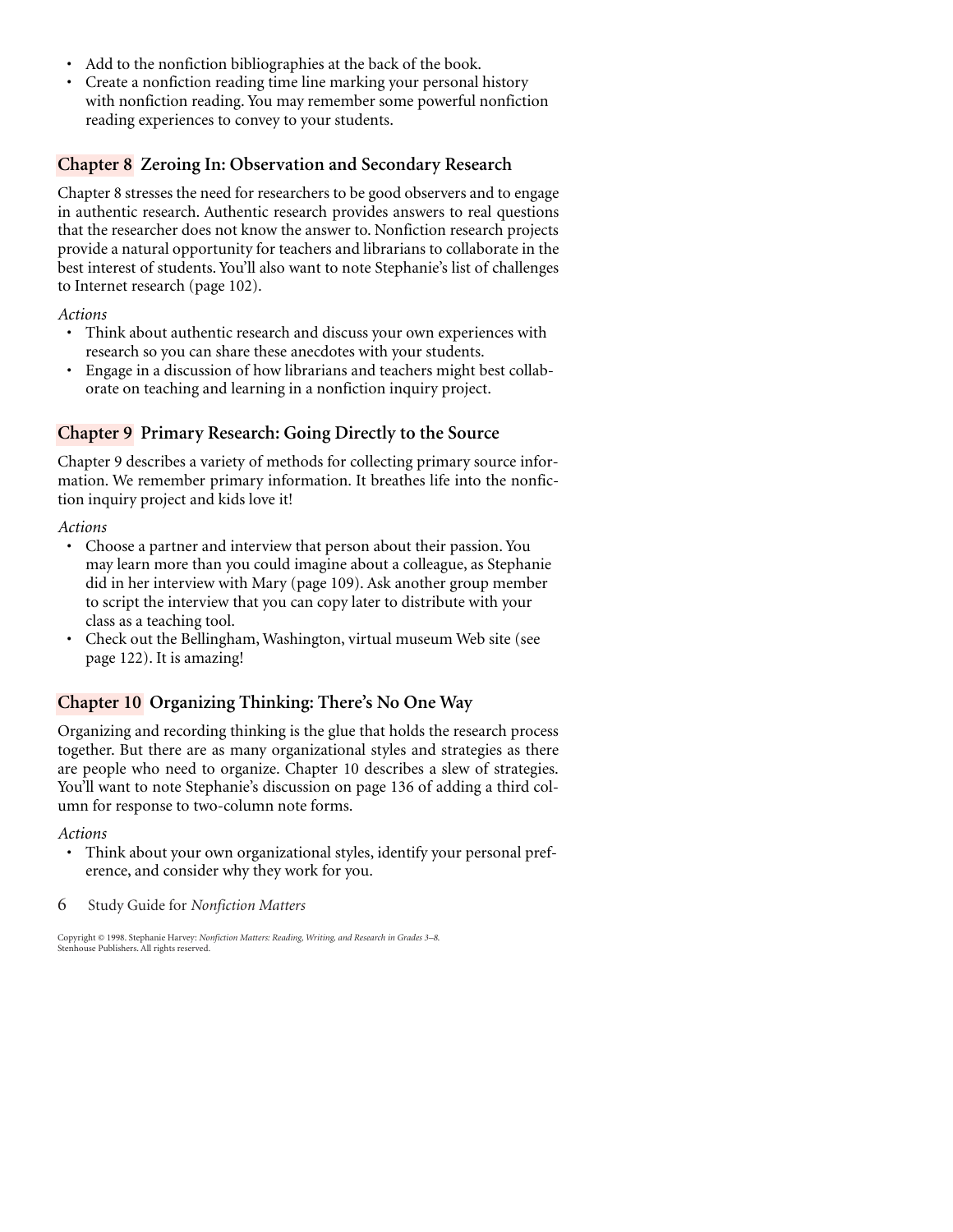• Discuss why certain organizational methods seem to work better for some kids than for others.

### **Chapter 11 Getting It Down on Paper**

Nonfiction writing does not have to be dry, dull, or boring. Chapter 11 addresses how to craft reports that are interesting and rich with voice as well as factually accurate.

*Actions*

- Search though magazines and trade books for examples of rich nonfiction writing to share with the group and your students. Along with National Geographics and Smithsonians, in-flight magazines are a terrific source of rich writing.
- Share stories of your own writing history. These may add some insight into your student's successes or struggles with writing.

### **Chapter 12 Inquiry Genres: The Wide Range of Possibilities**

Chapter 12 describes nearly a dozen genres for nonfiction report writing, including biography writing, primary source writing, feature article writing, essay writing, and more. Inquiry-based classrooms are marked by diverse work products.

*Action*

• Discuss which form best lends itself to a certain content area or topic.

### **Chapter 13 Managing Nonfiction Inquiry Projects**

Chapter 13 offers a few examples of management strategies that have worked in other classrooms. But teachers must trust their own instincts as to what works for them. You may want to discuss the list of management hints on page 198. They are easy and effective.

*Action*

• Share some management techniques that have worked for you. No one knows better than the teacher who inhabits the classroom how to best manage the situation at hand.

### **Chapter 14 Presentations and Assessment**

Chapter 14 provides some rubrics and rubric components for ongoing inquiry project assessment and presentations. Of particular note is the segment entitled "Designing Rubrics" where the teacher facilitates the building of a rubric that is primarily designed by students.